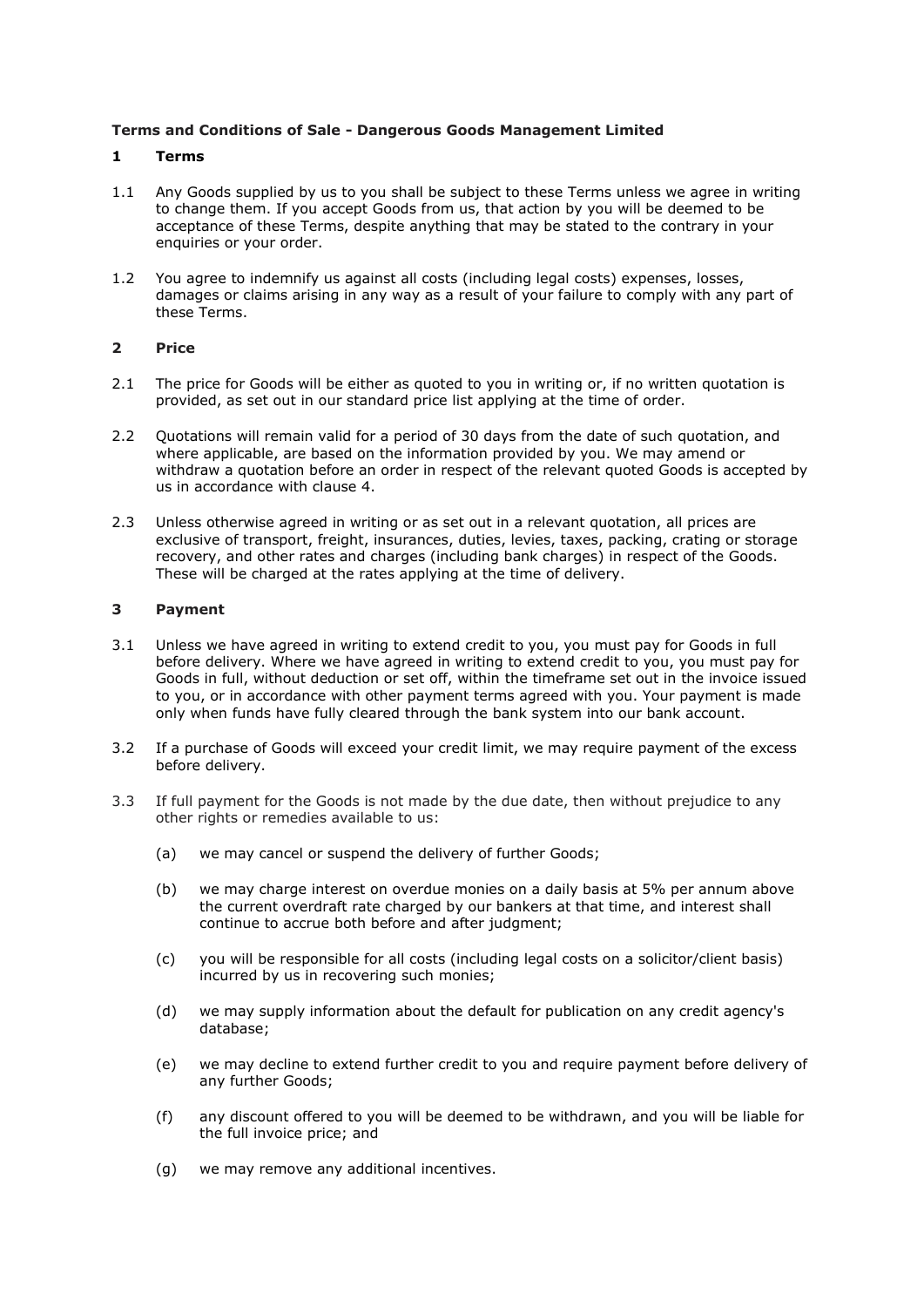- 3.4 We may accept and apply payments from you in respect of any indebtedness, and we will not be bound by any conditions or qualifications attaching to the payments.
- 3.5 Where we have agreed to extend credit to you, we may, from time to time at our discretion, vary your credit limit with us or close inactive accounts.
- 3.6 Despite clauses 3.1, and 3.2 above or any agreement to the contrary, all payments shall become immediately due and payable if we reasonably believe that any information you have given us is not correct or no longer correct, or if you breach these Terms or default under any agreement with us, become insolvent or commit any act of bankruptcy, a receiver, liquidator or statutory manager is appointed over any of your assets or undertaking or you make or attempt to make an arrangement or composition with your creditors.

### **4 Acceptance**

- 4.1 An order shall become binding upon us only when we accept the order in writing by issuing you an order acknowledgment. Order forms and other documents you provide to us to make amendments to orders you have already placed must clearly identify the changes requested. Our acceptance of these changes must be in writing with an order re-acknowledgment.
- 4.2 We reserve the reserve the right to refuse to accept any order or any part of an order, and to deliver goods by instalments, in which case each instalment will comprise a separate contract and shall be paid for as if it were a separate order.

### **5 Ownership**

- 5.1 Ownership in the Goods shall not pass to you at the time of delivery, but will remain with us until we have received full payment, in cash or cleared funds, of all monies owing by you to us.
- 5.2 Until all such monies have been paid:
	- (a) you will keep the Goods separate from any other goods in your possession, and properly stored, protected and insured, and identified as our property;
	- (b) all sums received from any insurance claim made in respect of loss of or damage to the Goods shall be treated as if they were proceeds of sale and held by you on the same terms as those set out in clause 5.2(d) below, and you will also hold on trust for us and, if required by us, forthwith assign to us the benefit of any insurance claim made in respect of the Goods;
	- (c) if the Goods are mixed with, or incorporated or processed by you into other goods, those other goods shall be separately stored and marked so as to be identifiable as being made from or with the Goods and you will notify us of the location of such goods;
	- (d) where the Goods are sold to you as inventory for resale, we authorise you to resell them in the normal course of your business at full market value, provided that (i) the resale shall be as principal in relation to your sub-buyer but, as between you and us, you will sell as our fiduciary agent and bailee and (ii) you hold the proceeds of the resale on trust for us, and pay them into a separate bank account without mixing them with other monies and (iii) you shall not represent to any third parties that you are in any way acting for us and we will not be bound by any contracts with third parties to which the you is a party and (iv) you shall hold any claim against any third party sub-purchaser on trust for us;
	- (e) we may, at any time, require you to deliver the Goods (which have not been resold) to us and, if you fail to do so forthwith, our employees and agents may enter any premises where the Goods might be stored and recover them, and you agree to indemnify us, on demand, against any costs, loss or liability incurred by us in our exercise of this right (including legal costs on a full indemnity basis). Our rights under this clause are in addition to and not in derogation from our rights under Part 9 of the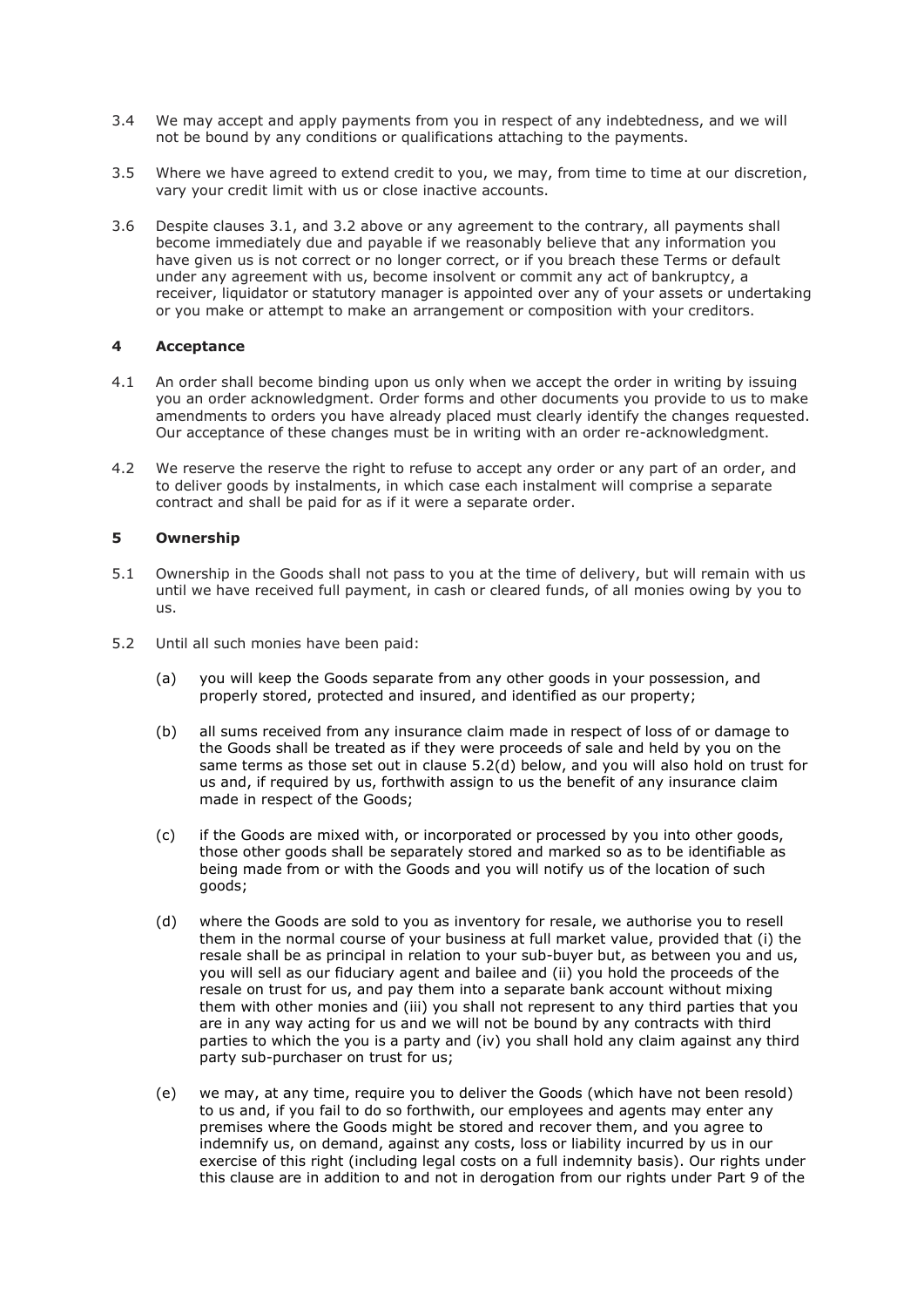PPSA 1999 or Chapter 4 of the PPSA 2009, save to the extent that there is any inconsistency between our rights under this clause and any of Part 9 of the PPSA 1999 or Chapter 4 of the PPSA 2009, this clause prevails; and

(f) you will keep records of any Goods owned by us.

### **6 Risk and delivery**

- 6.1 Delivery of the Goods will be as set out in the order acknowledgement from us. If no delivery is specified in the order acknowledgement, delivery will be deemed to take place on Ex Works terms, meaning that delivery will take place when the Goods are received by a carrier for delivery to you, or the time they are received by you or your agent, whichever is earlier. When you ask us to deliver Goods directly to another person, that person takes possession of the Goods for you as your agent.
- 6.2 We will make every effort to ensure delivery of Goods is on time. However, we shall not be liable to you for any failure to deliver on a specified date or within a specified period, however that failure was caused. If you wish to postpone the requested date for delivery of Goods ordered, you must notify us in writing. Without limitation to the earlier provisions of this clause, any alteration to the requested delivery date shall be deemed to be accepted by us when we re-acknowledge your order. Should a change of address be required it must be notified to us in writing and is subject to our agreement. You shall be responsible for meeting our reasonable costs for storage of the Goods until the new delivery date; such storage costs to be charged at the rates applicable at the time you notify us of your request to delay delivery.
- 6.3 Without limiting clause 6.2, we shall not be liable for the failure to deliver or complete any order where such failure is occasioned by Act of God, fire, accident, war, strike, lockout, shortage of labour, lack of skilled labour, breakdown of plant, non-delivery of raw materials, difficulty in procuring components or materials, delays by suppliers or subcontractors, delays in transit, delays by you, legislative governmental or other prohibitions or restrictions, or any other events of any kind whatsoever which are beyond our control.
- 6.4 Despite clause 5 above, risk in respect of the Goods shall pass to you on delivery in accordance with clause 6.1 above. You are responsible for insurance of the Goods from that time.
- 6.5 Without limiting the previous provisions of this clause 6, all claims for shortages or delivery damage must be made to the carrier and us within 48 hours after delivery. No claim will be accepted if you have signed a delivery docket or otherwise confirmed that the Goods were received in good condition.

# **7 Returns and cancellation**

- 7.1 Goods that are obsolete, incomplete, damaged or otherwise imperfect cannot be returned.
- 7.2 Goods may be returned for credit only if we have agreed in writing, and they are received by us in the same condition as they were delivered to you and you comply with any returns procedures notified by us.
- 7.3 If we agree that Goods can be returned, a service charge, freight charges, and any deduction for damage caused by you may be deducted from the amount credited to you for the returned Goods.
- 7.4 Unless covered by our returns procedures mentioned in clause 7.1, we will arrange the collection and transport of any Goods returned to us under this clause 7, and will be entitled to inspect the condition of the Goods upon collection or upon arrival of the Goods. Our assessment of the condition of the Goods will be conclusive. No responsibility is accepted by us for items lost or damaged in transit during return to us.
- 7.5 You may not cancel an order for Goods, wholly or partly, once it has been accepted by us unless we have agreed in writing. As a condition of giving our consent, we may require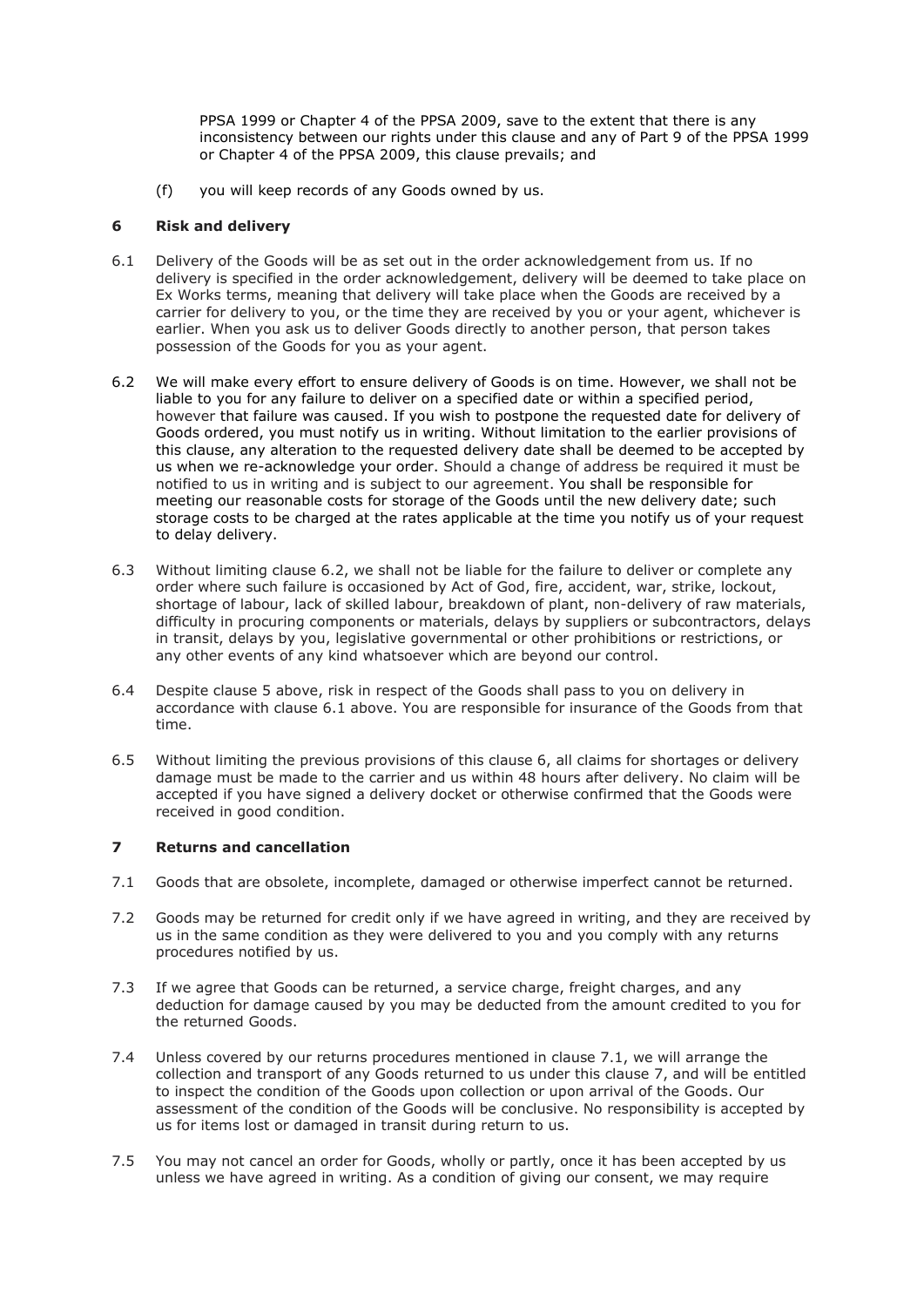reimbursement of any costs (including materials, handling fees and labour) incurred by us in connection with the order up to the date of our consent. Delay in delivery or performance does not entitle you to cancel any order.

7.6 We may cancel or suspend an order for Goods, wholly or partly and without liability to you, in any of the circumstances set out in clause 6.3 above or if fulfilling the order becomes impractical or uneconomic due to any cause beyond our control.

### **8 Consumer Guarantees Act 1993 and Fair Trading Act 1986 (New Zealand) and Competition and Consumer Act 2010 (Cth) (Australia)**

- 8.1 If the CGA applies, these Terms shall be read subject to your rights under the CGA.
- 8.2 Where you are acquiring the Goods for the purposes of a business (as provided in sections 2 and 43 of the CGA):
	- (a) the CGA shall not apply; and
	- (b) if, and to the extent that, it is permissible to contract out of the FTA, you agree that nothing in sections 9, 12A, 13 and 14(1) of the FTA shall apply.
- 8.3 Where clause 8.2(a) above applies and you are acquiring the Goods for the purposes of resale, your terms of trade applying to the resale (and, if your customers acquire the Goods for the purposes of resale, their terms of trade and the terms of trade of each other person in your distribution chain) must include a provision having the same effect as that clause. You agree to indemnify us, on demand, against any liability under the CGA as a result of any failure by you, your customers or any other person in your distribution chain to include such a provision.
- 8.4 We do not undertake that repair facilities and parts will be available for the Goods and, accordingly, section 12 of the CGA shall not apply.
- 8.5 If the CCA applies, these conditions, warranties and disclaimers are subject to the rights and remedies, which you have under the CCA, and shall apply to the extent not otherwise expressly excluded by such legislation.
- 8.6 If the Australian Consumer Law applies:
	- (a) our goods come with a guarantee that cannot be excluded under Australian Consumer Law. You are entitled to a replacement or a refund for a major failure and compensation for any other reasonably foreseeable loss and damage. You are also entitled to have the goods repaired or replaced if the goods fail to be of acceptable quality and the failure does not amount to a major failure; and
	- (b) these Terms shall be read and construed having regard to the Australian Consumer Law. You acknowledge and agree that we are entitled to give effect to and rely upon these Terms to the maximum extent permitted by the Australian Consumer Law.

### **9 Warranties and liability**

- 9.1 We will, where we are able to do so, pass on the benefit of any manufacturer's guarantee for Goods. No other warranty is made by us in respect of the Goods.
- 9.2 To the fullest extent permitted by law:
	- (a) our liability under these Terms is in substitution for, and to the exclusion of, all other warranties, representations, conditions or obligations imposed or implied by any law, statute in any relevant jurisdiction or otherwise in relation to the Goods (including, without limitation, under the CGA and the CCA);
	- (b) all liability for any other direct or indirect cost, loss, liability or damage (including special or consequential loss or loss of profits) of any kind is expressly excluded; and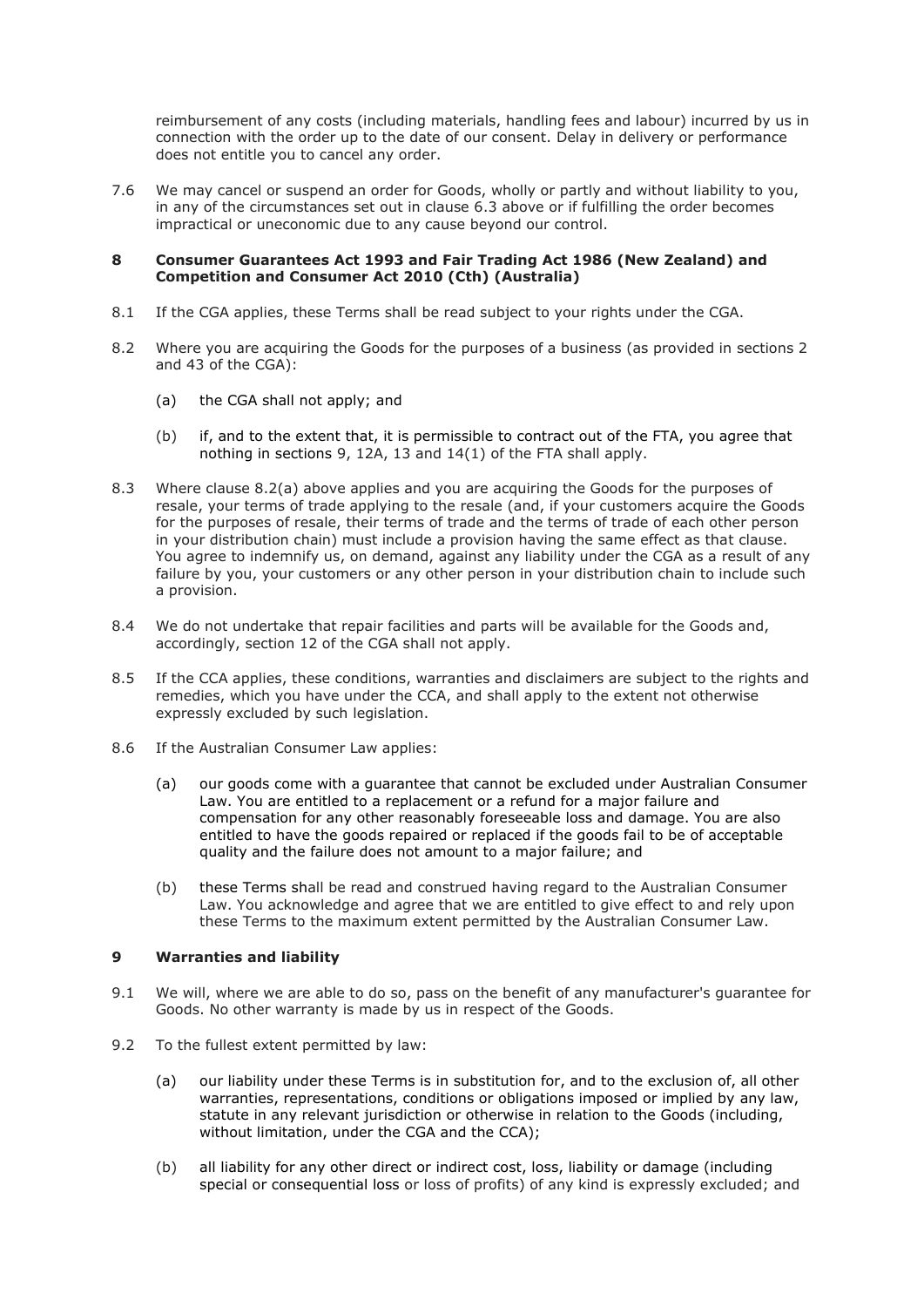(c) our total liability in respect of all claims which you may have against shall not exceed our charges for the respective Goods.

## **10 Personal Property Securities Act 1999 (New Zealand) and Personal Property Securities Act 2009 (Cth) (Australia)**

- 10.1 You acknowledge and agree that, by accepting these Terms, you grant us a security interest over the Goods and their proceeds (by virtue of the retention of title in clause 5 above).
- 10.2 You undertake to:
	- (a) do all acts and provide us on request all information we require to register a financing statement or financing change statement on the Personal Property Securities Register; and
	- (b) advise us immediately in writing of any proposed change in your name or other details on the Personal Property Securities Register.
- 10.3 You:
	- (a) waive your right to receive a verification statement in respect of any financing statement or financing change statement relating to the security interest;
	- (b) waive your rights and, with our agreement, contract out of your rights under:
		- (i) sections 116, 120(2), 121, 125, 126, 127, 129 and 131 of the PPSA 1999; and
		- (ii) sections 95, 123(2), 125, 128, 129(2), 130, 132(3)(d), 132(4), 135, 142 and 143 of the PPSA 2009 (if applicable); and
	- (c) agree that nothing in sections  $114(1)(a)$ , 133 and 134 of the PPSA 1999 shall apply to these Terms and, with our agreement, contract out of such sections.
- 10.4 Unless the context otherwise requires, the terms and expressions used in this clause 10 have the meanings given to them in, or by virtue of, the PPSA 1999 and/or the PPSA 2009 (whichever is applicable as the context requires).

### **11 Privacy Act 2020 (New Zealand) and Privacy Act 1988 (Australia)**

- 11.1 You authorise us to collect and hold personal information from any source we consider appropriate to be used for identification, credit, administration, service and marketing purposes. You further authorise us to disclose personal information held by us for these purposes to any other person.
- 11.2 If any personal information required by us is not provided, we may not be able to provide the requested credit and/or supply Goods to you.
- 11.3 You authorise any person or company to give us information that we may require in response to our credit and other enquiries. You understand that this information can include any information about your credit worthiness, credit standing, credit history or credit capacity that credit providers are permitted to give or receive from each other under any relevant Privacy Act.
- 11.4 Where used in this clause 11, the word **you** includes your directors and shareholders.

#### **12 Intellectual property**

12.1 Neither we nor our suppliers transfer to you any right, title or interest in any copyright, trade marks, patents or other intellectual property rights in or relating to the Goods.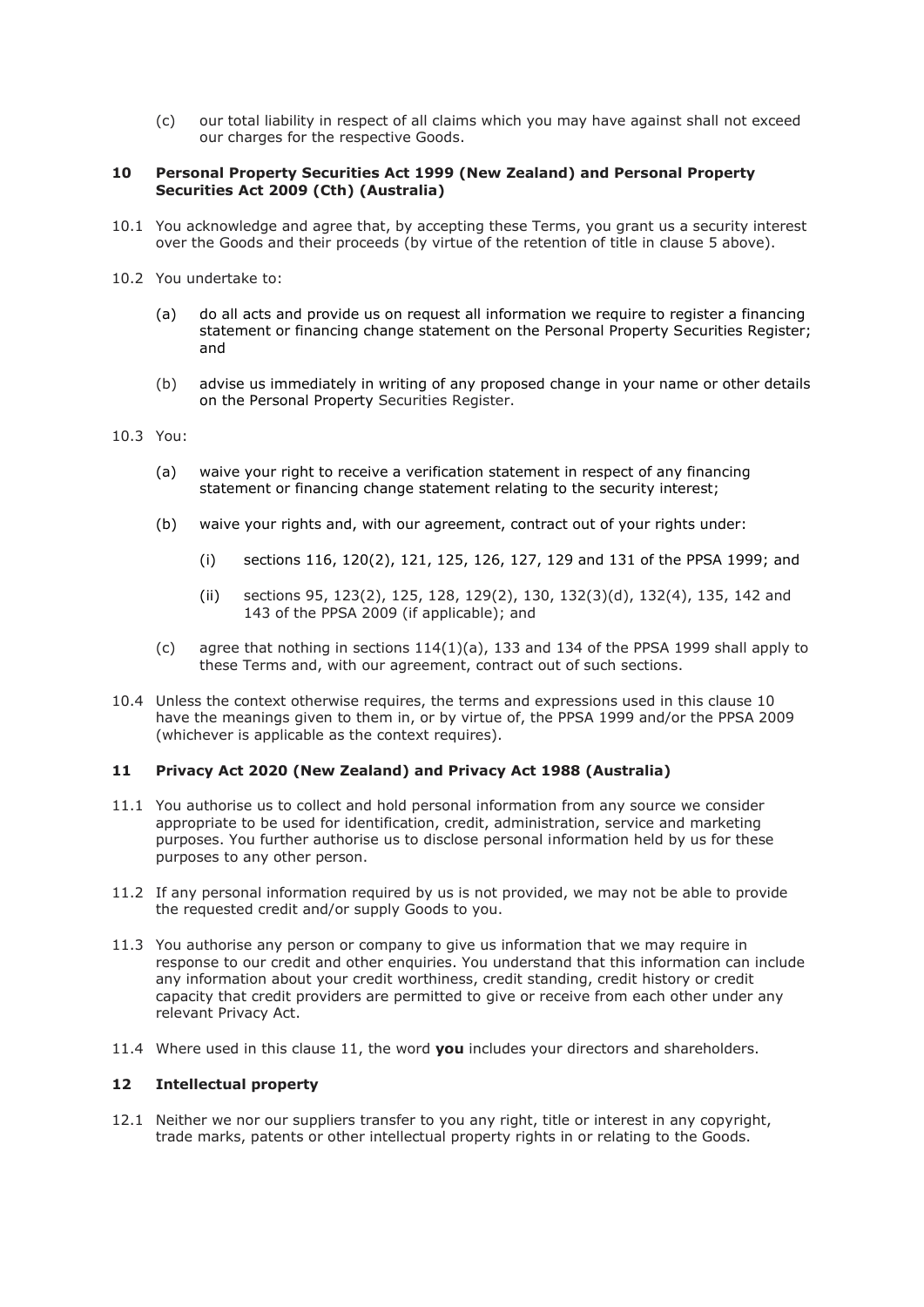- 12.2 You warrant that any designs, drawings or specifications which you provide to us will not infringe any intellectual property rights of any third party, and you agree to indemnify us, on demand, against any liability we may suffer as a result of our use of those designs, drawings and specifications.
- 12.3 You must advise us immediately if you become aware of any unauthorised use or attempted use by any person of our intellectual property.

#### **13 Obligations to Supplier**

13.1 We may impose certain conditions on your from time to time where our suppliers require us to do so.

#### **14 General terms**

- 14.1 We may amend these Terms from time to time by publishing amended Terms on our Website.
- 14.2 No delay or failure by us to exercise our rights under these Terms operates as a waiver of those rights. A partial exercise of those rights does not prevent their further exercise in the future.
- 14.3 If a court decides that part of these Terms is unenforceable, the part concerned shall be deleted from the rest of these Terms, which will then continue in force.
- 14.4 These Terms will be interpreted in accordance with and governed by the laws of New Zealand, except where mandatory Australian laws apply, and the New Zealand Courts will have non-exclusive jurisdiction in respect of all matters between us.
- 14.5 The United Nations Convention on Contracts for the International Sale of Goods shall not apply to the sale and purchase of the Goods.

#### **15 Defined terms and interpretation**

15.1 In these Terms, the following words have the following special meanings:

**Australian Consumer Law** means the Australian Consumer Law set out in Schedule 2 of the CCA and any corresponding provisions of state or territory fair trading legislation in Australia;

**CCA** means the Competition and Consumer Act 2010 (Cth) (Australia);

**CGA** means the Consumer Guarantees Act 1993 (New Zealand);

**FTA** means the Fair Trading Act 1986 (New Zealand);

**Goods** means (i) all goods supplied by us to you at any time, and includes any goods described by item or kind on any relevant order form, packing slip or invoice, on the basis that each such order form, packing slip or invoice shall be deemed to be incorporated in and form part of these Terms and (ii), except where the context otherwise requires, all services supplied by us to you at any time, whether in conjunction with the supply of goods or otherwise;

**our website** means the website from time to time published at https://www.dgm.co.nz;

**PPSA 1999** means the Personal Property Securities Act 1999 (New Zealand);

**PPSA 2009** means the Personal Property Securities Act 2009 (Cth) (Australia);

**Terms** means these terms and conditions of sale (as amended from time to time) and Privacy Policy;